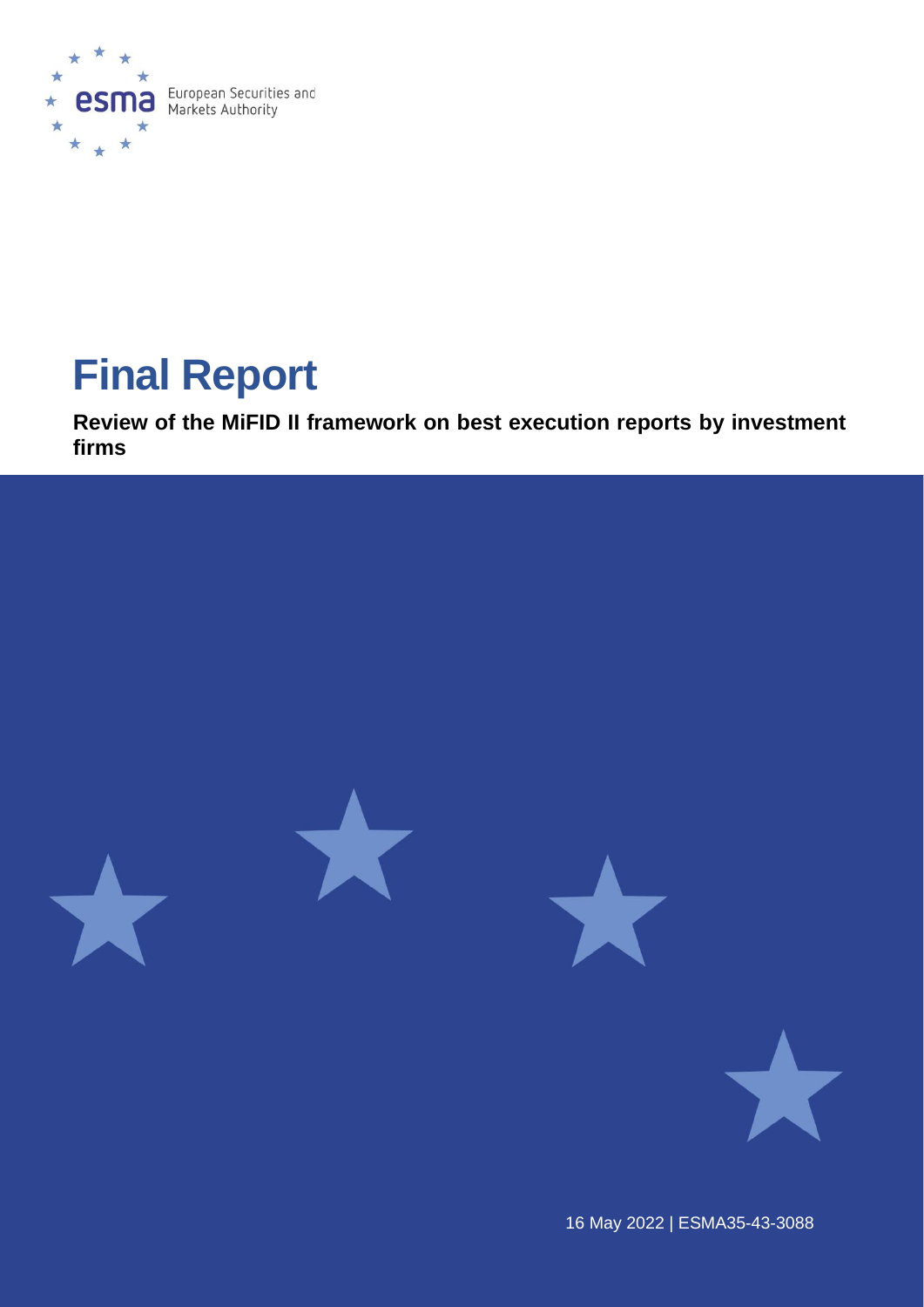

16 May 2022 ESMA35-43-3088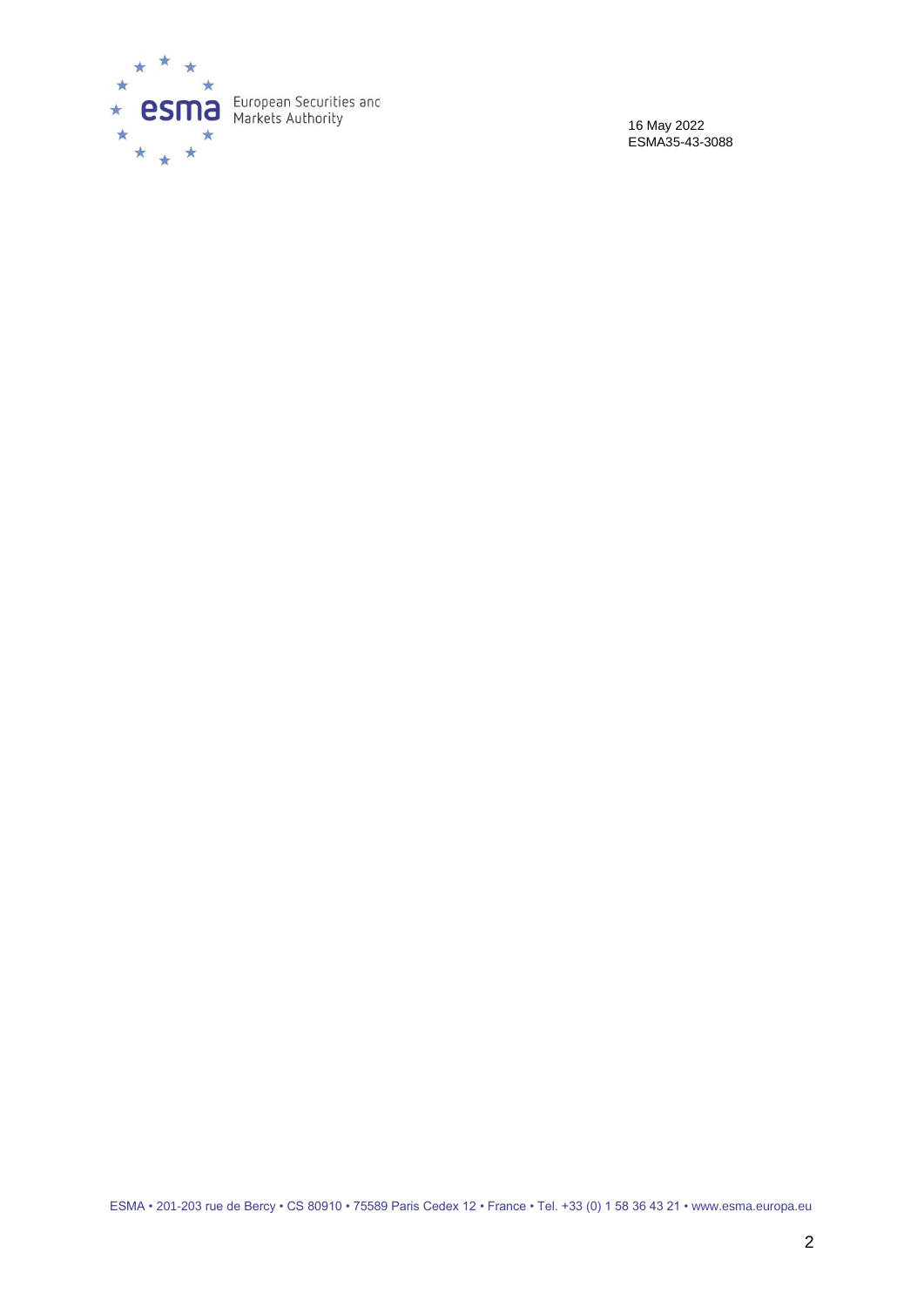

## **Table of Contents**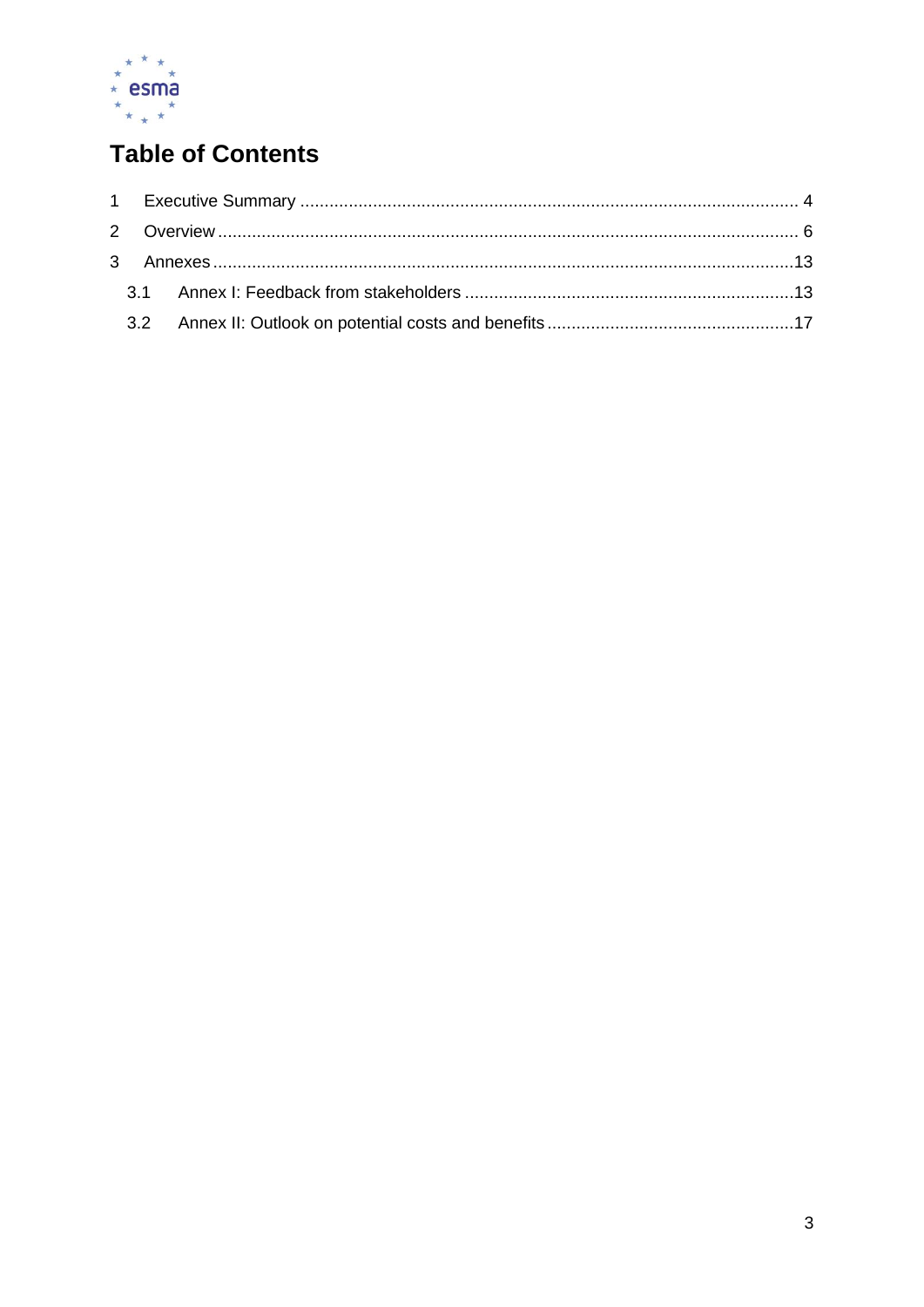

## <span id="page-3-0"></span>**1 Executive Summary**

#### **Reasons for publication**

MiFID II requires execution venues and investment firms to publish periodic data on the quality of execution and has required ESMA to adopt technical standards in this area. Relevant technical standards are known as RTS 27 (applicable to execution venues) and RTS 28 (applicable to investment firms).

In the application of the MiFID II framework, ESMA has become aware, also through contacts with stakeholders, of potential issues related to these best execution reporting requirements. The issues are primarily related to reporting by venues and to a lesser extent to firms' reports.

Additionally, Directive (EU) No. 2021/338 ("MiFID II Amending Directive") suspends the application of the RTS 27 reporting requirements for two years and requires the European Commission ("Commission") to comprehensively review the adequacy of the reporting requirements under Articles 27(3) and (6) of Directive (EU) No. 2014/65 ("MiFID II") and submit a report to the European Parliament and the Council.

In this light, and in the context of ESMA's mandate in accordance with Articles 1(5), 16a(1) and 29(2) of the ESMA founding regulation (Regulation (EU) No. 1095/2010), on 24 September 2021 ESMA published a Consultation Paper to seek stakeholders' technical input on ESMA's proposals for possible improvements to the regime which could be adopted in the future to ensure an effective and consistent level of regulation and supervision and enhance investor protection in this area. The consultation period closed on 23 December 2021. ESMA received 51 responses, 9 of which were confidential. The answers received are available on ESMA's website unless respondents requested otherwise.

During the period in which ESMA's consultation was open, the Commission published its legislative proposals for the review of the MiFID II/MiFIR framework. Those proposals include to delete both Article 27(3) (i.e., the Level 1 basis for the reporting obligation for venues) and Article 27(10)(a) MiFID II (i.e., the empowerment for ESMA to develop draft technical standards). In other words, the Commission's proposed deletions aim at abolishing reporting requirements for venues (RTS 27). In this light, ESMA decided to put on hold any on-going work related to RTS 27 and, consistently, this Final Report does not deal with this topic but only with best execution reporting requirements for investment firms. ESMA might reconsider this decision, should the Commission's proposal be amended as a result of negotiations at legislative level (so called Level 1) on the MiFID II/MiFIR Review.

ESMA sought the advice of the ESMA Securities and Markets Stakeholder Group (SMSG) established under Regulation (EU) No 1095/2010.

#### **Contents**

Section 2 provides an overview of the Final Report and, inter alia, sets out the policy rationale for best execution reporting by investment firms, also against the backdrop of a possible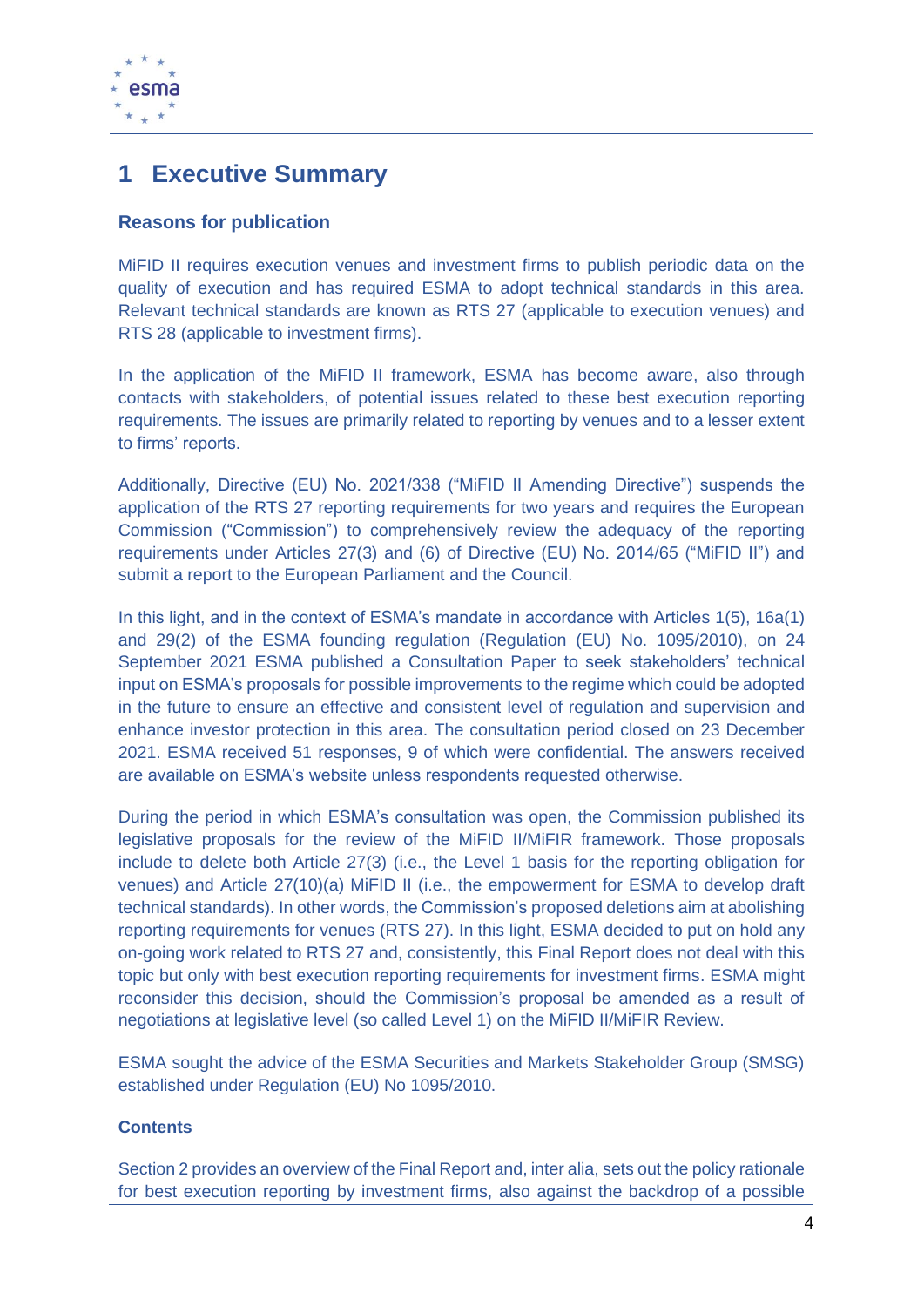

future consolidated tape. The main component of this section are proposals through which best execution reports by investment firms could be improved. In particular, those suggestions aim at (i) enhancing the RTS 28 reports' quality of information (inter alia, by proposing to delete a specific reporting obligation for firms on the features of executed orders which has not proven effective under the current reporting framework); and at (ii) facilitating the use of RTS 28 reports (e.g. via the suggestion that firms are required to publish the reports' quantitative information in the simple CSV format to facilitate end-users' access and comparison of this data). It should also be mentioned that some proposals in this paper concern potential changes to the legislation (Article 27(6) of MiFID II - Level 1). As a consequence, subsequent potential changes to RTS 28 (so called Level 2) could only be considered against any future changes of the Level 1.

Section 3 consists of two Annexes. Annex I contains the feedback statement and Annex II includes an outlook on potential costs and benefits.

#### **Next Steps**

The present Final Report, presenting ESMA's views, proposals and opinions on potential improvements of the regime, will be shared with the European Commission to contribute to the Commission's analysis on the adequacy of the MiFID II best execution reporting obligations and to any subsequent determinations on the retention of the regime and how it could possibly change.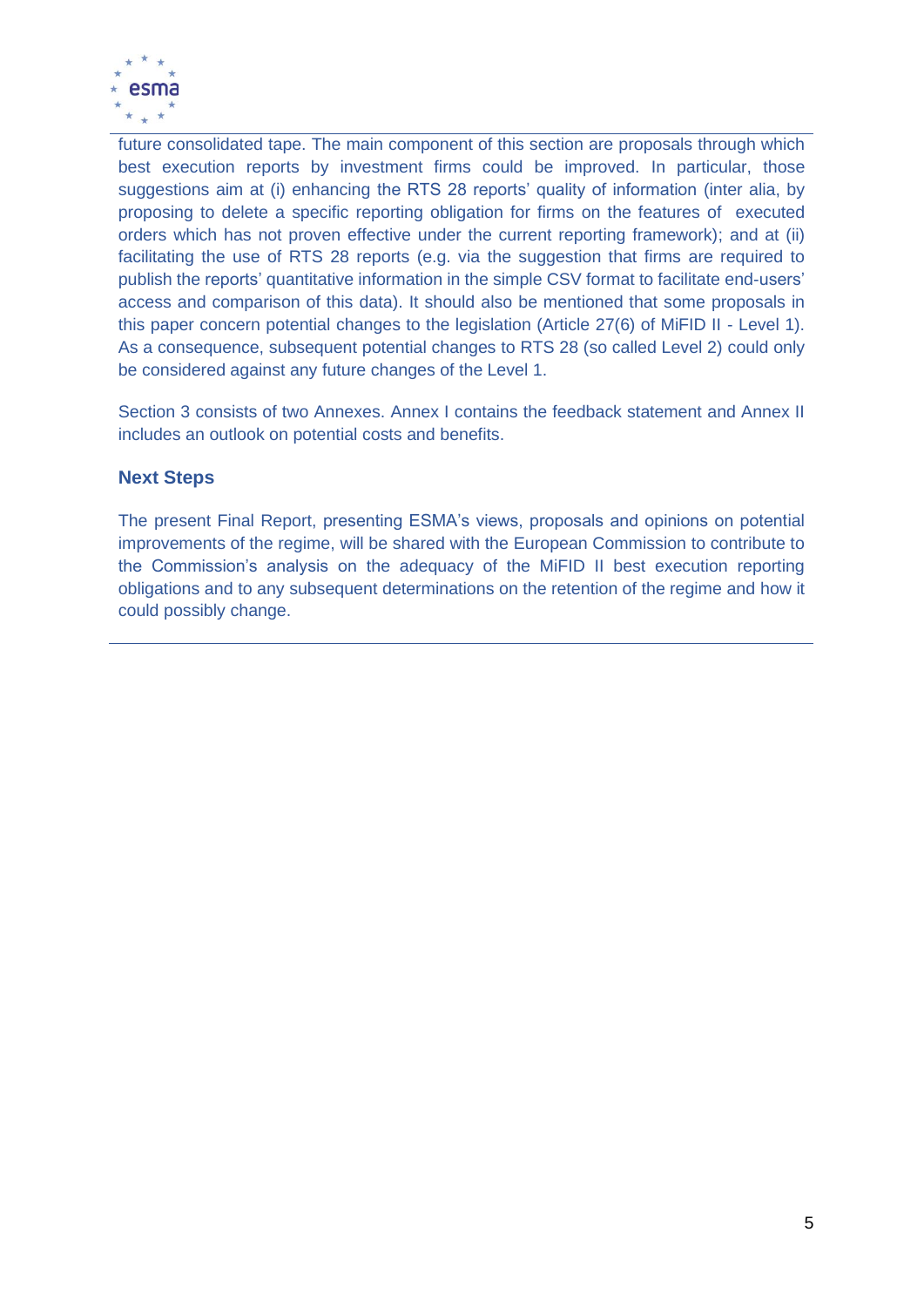

## <span id="page-5-0"></span>**2 Overview**

#### **Background**

#### *Legal background*

- 1. Article 27 of Directive 2014/65/EU ("MIFID II") sets out best execution requirements which aim at ensuring that firms take all sufficient steps to obtain, when executing client orders, the 'best possible result' for their clients. The best execution framework also includes reporting obligations for execution venues ("venues") (Article 27(3) of MiFID II) and for investment firms ("firms") (Article 27(6) of MiFID II).
- 2. Article 27(10)(a) of MiFID II requires ESMA to develop draft regulatory standards to determine the specific content, the format and the periodicity of data relating to the quality of execution to be published in accordance with Article 27(3), taking into account the type of execution venue and the type of financial instrument concerned. Additionally, Article 27(10)(b) of MiFID II requires ESMA to develop draft regulatory technical standards to determine the content and the format of information to be published by investment firms in accordance with Article 27(6). On the basis of these requirements, ESMA has adopted the relevant technical standards which are commonly known as RTS 27<sup>1</sup> and RTS 28<sup>2</sup> and lay down the reporting requirements to foster achieving the aforementioned best execution objectives. In particular:
	- under RTS 27 venues<sup>3</sup> have to provide quarterly comprehensive sets of relevant data to allow investment firms, professional investors and the public to assess and understand the quality of execution achieved on the venue; and
	- under RTS 28 firms must publish annual reports to enable the public and investors to evaluate the quality of a firm's execution practices.
- 3. However, in the course of the application of MiFID II framework, issues with the best execution reporting requirements have been identified, for example in media reports and in ESMA's exchange with stakeholders. The issues are primarily related to RTS 27 (e.g. relating to venues' publication of lengthy reports and market participants' limited use of this information for execution quality assessments) and to lesser extent to RTS 28 (e.g. limited use of reported information).
- 4. On 24 July 2020, the Commission adopted the Capital Markets Recovery Package ("Recovery Package") to support the recovery from the severe economic shock caused by the COVID-19 pandemic. The Recovery Package contains proposals for amendments to several regulatory frameworks in financial services, including the MiFID II rules.<sup>4</sup> Those

Commission Delegated Regulation 2017/575/EU ("RTS 27"): https://eur-lex.europa.eu/legal-<br>ent/EN/TXT/PDF/?uri=CELEX:32017R0575&from=EN [content/EN/TXT/PDF/?uri=CELEX:32017R0575&from=EN](https://eur-lex.europa.eu/legal-content/EN/TXT/PDF/?uri=CELEX:32017R0575&from=EN)  <sup>2</sup> Commission Delegated Regulation 2017/576/EU ("RTS 28"): [https://eur-lex.europa.eu/legal](https://eur-lex.europa.eu/legal-content/EN/TXT/PDF/?uri=CELEX:32017R0576&from=EN)[content/EN/TXT/PDF/?uri=CELEX:32017R0576&from=EN](https://eur-lex.europa.eu/legal-content/EN/TXT/PDF/?uri=CELEX:32017R0576&from=EN)

 $3$  Execution venues include trading venues, systematic internalisers, market makers and other liquidity providers (Article 1 RTS 27, in line with the relevant best execution requirements in the MiFID II delegated regulation).

<sup>4</sup> Apart from the proposed changes to MiFID II, the EC's Capital Market Recovery Package also encompasses proposals of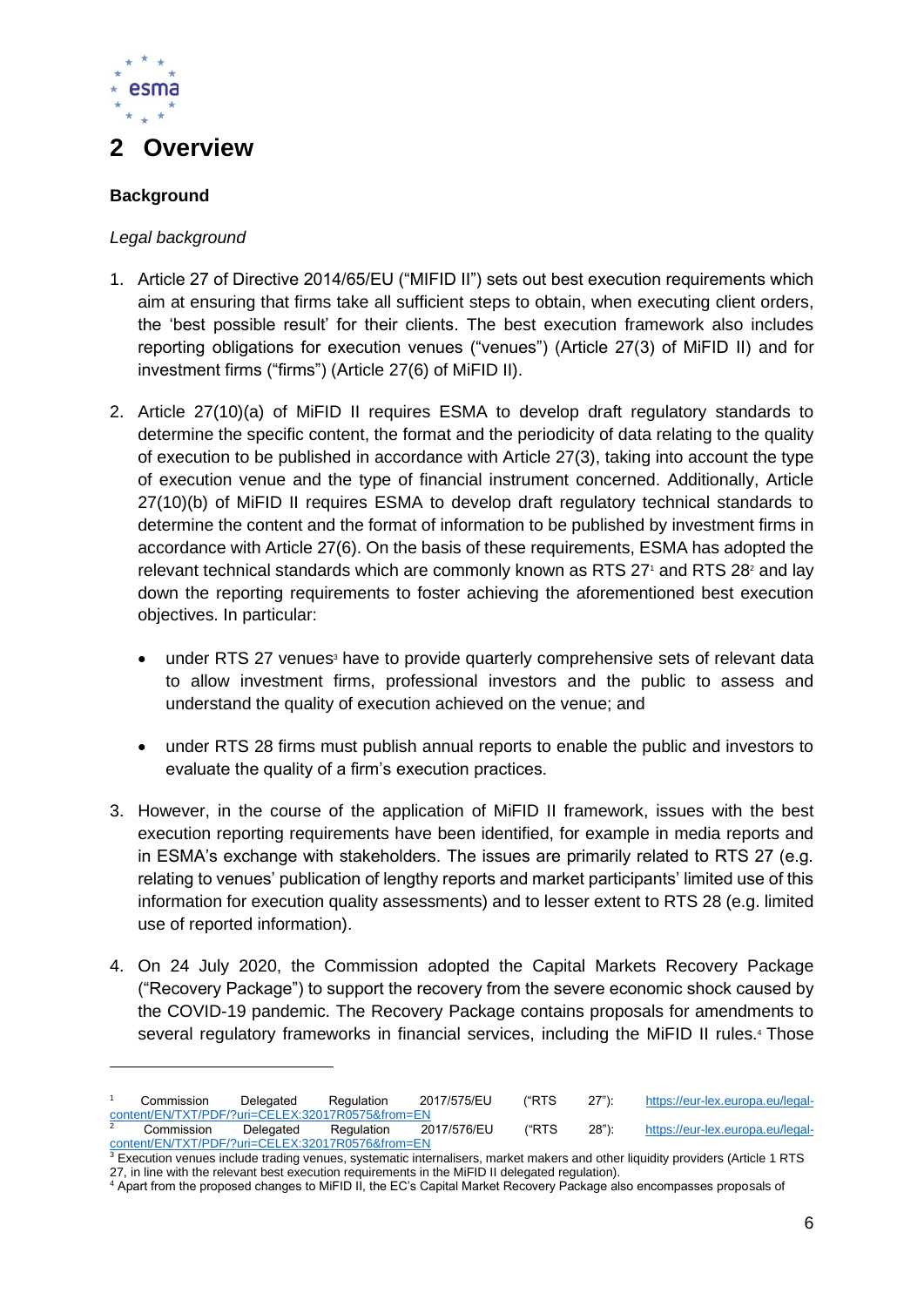

suggested amendments focus on changes in specific areas of MiFID II, such as best execution.

- 5. On 26 February 2021, Directive 2021/338/EU ("MiFID II Amending Directive") was published and entered into force on the day following that of its publication.<sup>5</sup>
- 6. Recital 9 of the MiFID II Amending Directive sets out, inter alia that RTS 27 reports contain large amounts of detailed data and do not enable investors and other users to make meaningful comparisons regarding venues' execution quality. With regards to the MiFID II best execution rules laid out in RTS 27 and RTS 28, the MiFID II Amending Directive encompasses the following changes:
	- a) The periodic reporting requirement required by Article 27(3) of MiFID II (which is the basis for RTS 27) shall not apply for two years following the entry into force of the Amending Directive (Article 1(6) of the MiFID II Amending Directive), and;
	- b) the Commission shall comprehensively review the adequacy of the reporting requirements of Articles 27(3) and (6) of MiFID II and submit a report to the European Parliament and the Council (Articles 1(6) and (6a) of the MiFID II Amending Directive).
- 7. On 25 November 2021, the Commission published its legislative proposals for the review of the MiFID II/MiFIR framework.<sup>6</sup> Those proposals include a consolidated tape (CT) to disclose post-trade information regarding all financial instruments. According to the Commission the CT information can be used for proving best execution and consequently, the Commission also suggests deleting both Article 27(3) (reporting obligation for venues) and Article 27(10)(a) MiFID II (the empowerment for ESMA to develop draft technical standards).<sup>7</sup> In other words, those proposed deletions aim at abolishing reporting requirements for venues (RTS 27).
- 8. As a result of this Commission's legislative proposal, which is currently negotiated in the context of the ordinary legislative procedure and which has a potential direct impact on RTS 27, the present Final report will only deal with reporting obligations for firms (RTS 28).

#### *Policy background*

9. The Directive on Markets in Financial Instruments ("MiFID I") did not oblige investment firms ("firms") to disclose any information about the execution quality actually achieved in their execution of client orders. Consequently, under MiFID I, firms' information provided

[https://ec.europa.eu/info/publications/200722-proposal-capital-markets-recovery\\_en](https://ec.europa.eu/info/publications/200722-proposal-capital-markets-recovery_en)<br>
Directive 2021/338/EU ("MiFID II Amending Dire

Directive 2021/338/EU ("MiFID II Amending Directive"): [https://eur-lex.europa.eu/legal](https://eur-lex.europa.eu/legal-content/EN/TXT/PDF/?uri=CELEX:32021L0338&qid=1615898803540&from=en)[content/EN/TXT/PDF/?uri=CELEX:32021L0338&qid=1615898803540&from=en](https://eur-lex.europa.eu/legal-content/EN/TXT/PDF/?uri=CELEX:32021L0338&qid=1615898803540&from=en)

amendments to the Prospectus Regulation and the Securitisation Regulation, see also:

<sup>&</sup>lt;sup>6</sup> See the Proposal for a Directive of the European Parliament and of the Council amending Directive 2014/65/EU on markets in financial instruments: [https://eur-lex.europa.eu/legal-content/EN/TXT/PDF/?uri=CELEX:52021PC0726&from=EN,](https://eur-lex.europa.eu/legal-content/EN/TXT/PDF/?uri=CELEX:52021PC0726&from=EN) and the Proposal for a Regulation of the European Parliament and of the Council amending Regulation (EU) No 600/2014 as regards enhancing market data transparency, removing obstacles to the emergence of a consolidated tape, optimising the trading obligations and prohibiting receiving payments for forwarding client orders: [https://eur-lex.europa.eu/legal](https://eur-lex.europa.eu/legal-content/EN/TXT/PDF/?uri=CELEX:52021PC0727&from=EN)content/EN/TXT/PDF/?urising receiving payments for the CONTENT CONTENT CONTENT CONTENT CONTENT CONTENT CONTENT CONTENT OF THE CONTENT OF THE CONTENT OF THE CONTENT OF THE CONTENT OF THE CONTENT OF THE CONTENT OF THE CONTEN

See Article 1(4) of the European Commission's proposal for a Directive of the European Parliament and of the Council amending Directive 2014/65/EU on markets in financial instruments.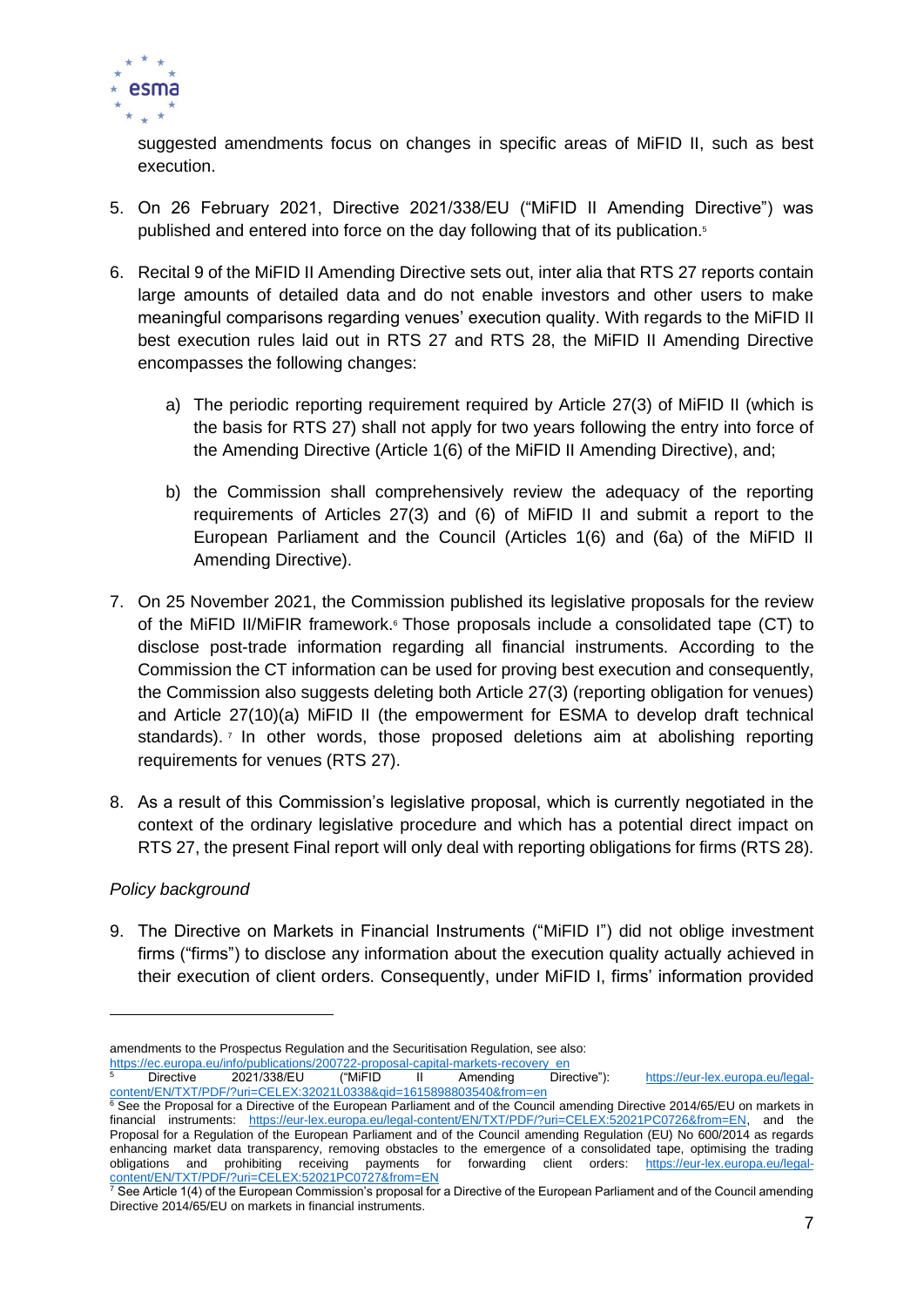

to clients relating to their execution policy had often been very generic. This information did not enable clients to understand how firms executed orders and how they ensured that they executed orders on terms most favourable to their clients.

- 10. In order to enhance investor protection, the MiFID II framework sets out the obligation for firms to publish annual reports on the quality of execution. This MiFID II requirement has been implemented through RTS 28. This requirement intends to address the lack of publicly available information on execution quality under MiFID I, to enable the public and investors to evaluate firms' efforts to obtain best execution in executing client orders (for example, by allowing to compare a firm's actual execution practices with its execution policy). Thus, this type of reporting allows informing clients on the execution venues frequently selected by firms and on firms' efforts to obtain execution quality. Accordingly, RTS 28 reports also aim to support investors and the public in choosing the most suitable firm for the execution of their orders and in achieving better execution results.
- 11. While market participants and national competent authorities (NCAs) have observed shortcomings in the current RTS 28 reporting regime and a low use of this information for assessing the execution quality obtained by firms, the rationale indicated above continues to apply. Indeed, in ESMA's view, a requirement for firms to periodically report to the public on how they achieved best execution for their clients over a given period is an important pillar of a well-functioning best execution regime.
- 12. Moreover, the European Commission's ("Commission"), recent proposal, as part of the MiFID II/MiFIR Review, to establish a CT for all financial instruments has the potential to further improve the information on firms' execution quality included in RTS 28 reports. According to the Commission, the post-trade information regarding all transactions in financial instruments to be provided by the future CT can be used by firms as a means to assist in supporting the proof of best execution (in relation to prices). In ESMA's view, firms' use of CT data to obtain best execution can be included in RTS 28 reports (provided the co-legislators agree upon establishing a CT).
- 13. As firms are required to achieve best execution in the execution of their client orders, they must disclose information to their clients about the prices at which they bought and sold financial instruments in comparison to prices and volumes provided on different venues at the moment when the trade was executed. However, currently the data about the available liquidity on different venues within the Single Market is often fragmented and costly to acquire, which hampers firms' capacity to choose the most advantageous venue to execute their client orders. In order to address this shortcoming, the future CT aims at providing standardised information on prices and liquidity available in all EU trading markets to enable firms to choose the best venue to execute their client orders. Since RTS 28 reports disclose cost-free information about firms' obtained execution quality, those reports can potentially become an important channel to disclose the results of firms' execution practices (based on the future CT data) to clients. Thereby, RTS 28 reports can enable end-users to account for firms' (potentially) improved execution practices (resulting from the CT data) when choosing the most suitable firm for the execution of their orders.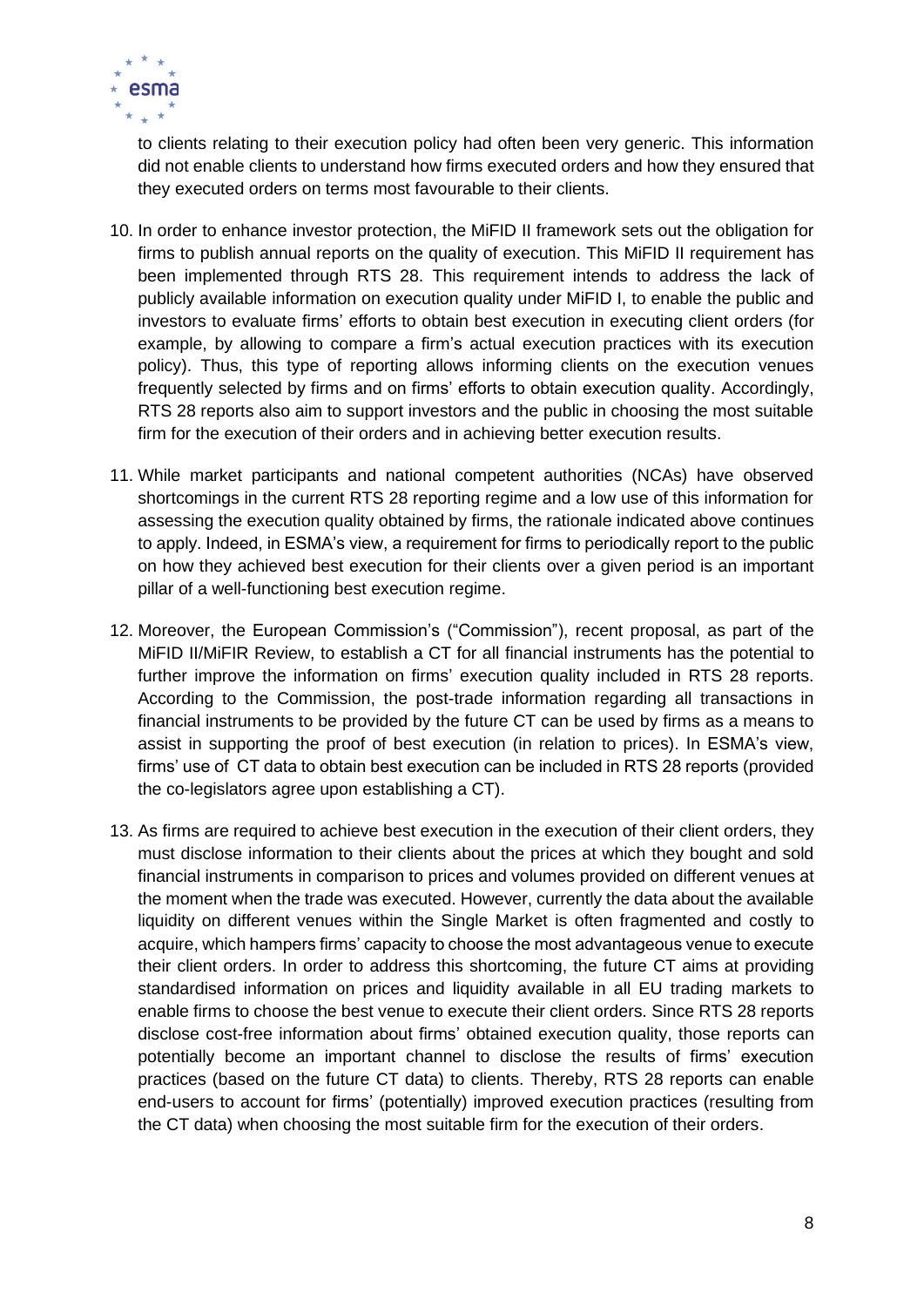

#### **Public consultation**

- 14. On 24 September 2021, ESMA published a Consultation Paper  $(CP)^8$  which identified reasons for the shortcomings of the RTS 28 (as well as RTS 27) reporting framework and proposed possible improvements to the regime which could be adopted in the future to ensure an effective and a consistent level of regulation and supervision and enhance investor protection in this area. The consultation aimed at receiving technical input from market participants on how a reviewed best execution reporting regime could look like and closed on 23 December 2021.
- 15. ESMA received 51 responses, 9 of which on a confidential basis. The answers received are available on ESMA's website unless respondents requested otherwise.<sup>9</sup>

#### **Analysis following the consultation**

#### **RTS 28**

- 16. A majority of respondents pointed to the low use of the current RTS 28 reports by market participants. This stakeholder feedback is in in line with ESMA's analysis conducted in the follow-up of the implementation of the MiFID II framework and which is also included in the CP (for a summary of stakeholders' comments to ESMA's proposals for a possible improvement of the RTS 28 reporting framework and for ESMA's respective responses see Annex I).
- 17. ESMA acknowledges the comments received and agrees that there is room for improvement in the current RTS 28 reporting framework and seems currently to be only used to a limited extent by market participants (as also set out in the analysis chapter of the CP on the Review of the MiFID II framework on best execution reports). However, ESMA also believes that RTS 28 reporting framework could be improved, so that RTS 28 reporting can help to better inform investors in their choice of a firm for their order execution. Indeed, ESMA views a periodic reporting requirement for firms on how they achieved best execution as an important pillar of a well-functioning best execution framework that should be retained.

#### *Required legislative amendment for ESMA's proposed RTS 28 changes to come into effect*

- 18. ESMA highlights that a change of the scope of Article 27(6) of MiFID II would be needed to enable improvements to the RTS 28 reporting regime.
- 19. In particular this change should aim at clarifying that reporting requirements also apply to firms that provide RTO services and to portfolio managers that transmit their decisions to deal to other firms for execution. Moreover, following the amendment of Article 27(6) MiFID, necessary adaptations of the MiFID II Delegated Regulation 2017/565 (Article 65) would be needed to avoid legal unclarity.

<sup>&</sup>lt;sup>8</sup> ESMA35-43-2836, [https://www.esma.europa.eu/sites/default/files/library/esma35-43-2836\\_cp\\_-\\_best\\_execution\\_reports.pdf](https://www.esma.europa.eu/sites/default/files/library/esma35-43-2836_cp_-_best_execution_reports.pdf) 9 ESMA consultation on the review of the MiFID II framework on best execution reports: [https://www.esma.europa.eu/press](https://www.esma.europa.eu/press-news/consultations/consultation-review-mifid-ii-framework-best-execution-reports)[news/consultations/consultation-review-mifid-ii-framework-best-execution-reports](https://www.esma.europa.eu/press-news/consultations/consultation-review-mifid-ii-framework-best-execution-reports)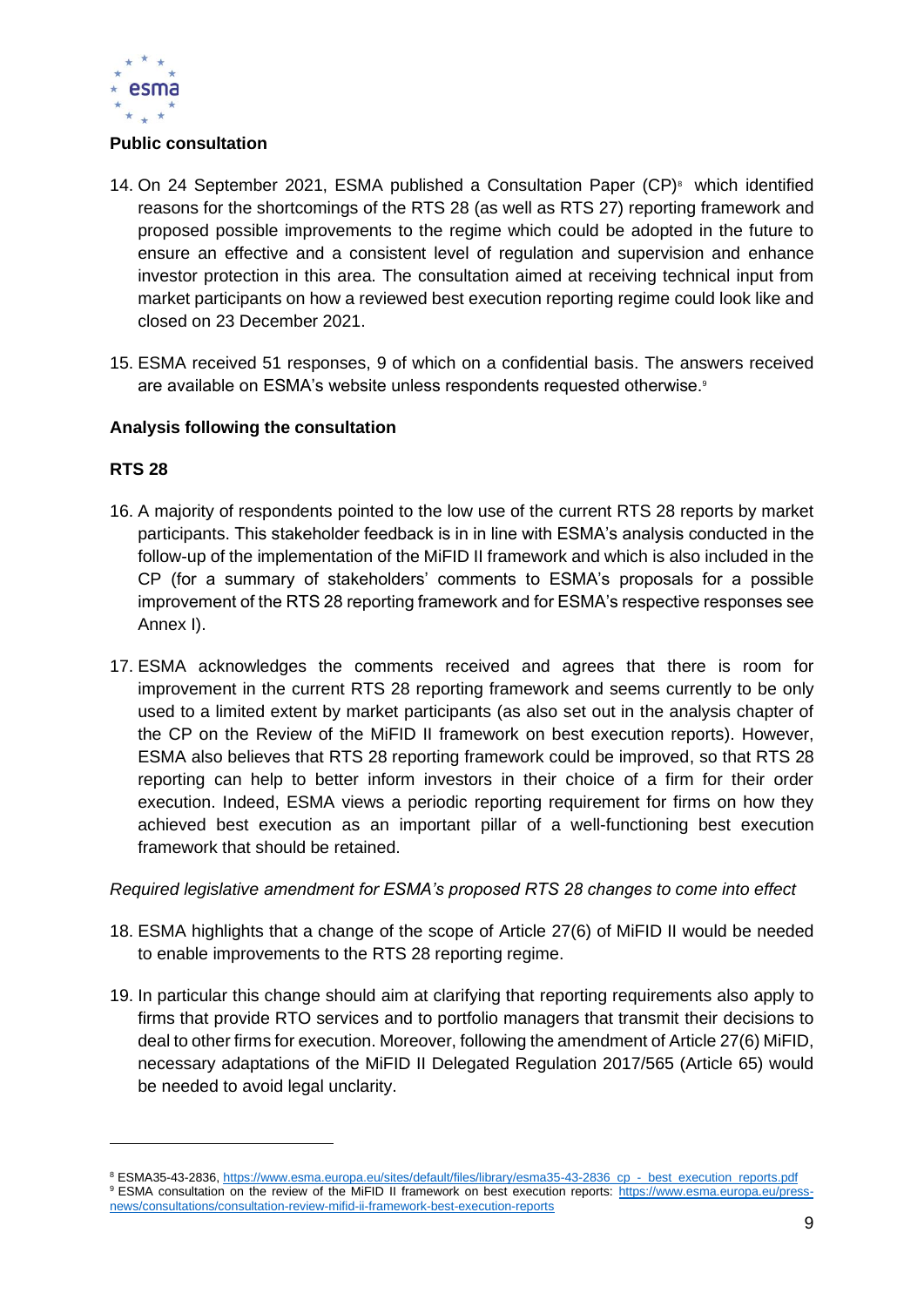

*ESMA's approach taken in the elaboration of proposals for the RTS 28 reporting regime*

- 20. ESMA emphasises that, pending the Commission's assessment of the framework in this area, ESMA's work has not aimed at producing formal proposals for a new RTS 28 at this stage. Instead, ESMA has developed suggestions for possible improvements of the reporting regime in the future, in a way that may assist the Commission, on the basis of these concrete proposals, to deliver its Report on the adequacy of reporting requirements under Article 27(6) of MiFID II required under the above mentioned Directive 2021/338/EU.
- 21. Accordingly, ESMA's work has focused on assessing ways to:
	- (i) enhance the RTS 28 reports' quality of information and
	- (ii) facilitate their use, particularly via the following proposals (in comparison to the current RTS 28 framework).
- 22. With regards to enhancing the quality of information contained in RTS 28 reports the following proposals should be mentioned:
	- The proposal to delete the obligation to report, as part of the list of top five venues used by a firm, the percentage of the executed orders that were passive and aggressive orders, as this information provided only little added value in revealing firms' execution quality.
	- The proposal to require firms to explicitly confirm in their summaries of execution quality, if they do not report on the required parameters. Additionally, it is proposed to require firms to briefly explain why they did not provide any information about the respective parameter of execution quality<sup>10</sup>.
- 23. With a view to make RTS 28 reports more user friendly, the following potential changes should be mentioned:
	- The requirement to publish the quantitative information of RTS 28 reports in the CSV format in order to facilitate end-users' access and comparison of this data (e.g. enabling to analyse the data of the top five lists of several firms per class of financial instruments, via everyday life spreadsheet software).
	- The clarification of the reporting obligations both for (i) firms executing client orders and (ii) for firms providing the services of reception and transmission ("RTO"). So, ESMA proposes to require firms to disclose, for example, separate top five tables in terms of

<sup>&</sup>lt;sup>10</sup> Under the current RTS 28 regime, NCAs have observed some cases, in which firms did not provide any information in their RTS 28 report's summary of execution quality on certain parameters. For example, if a firm did not have any close links and common ownerships to execution venues they use for client order execution, they did not report on this required item. From a policy perspective, the lack of certain information complicates the understanding of the respective RTS 28 reports and affects their quality. Consequently, the abovementioned proposal aims at ensuring that if firms that do not report on a parameter of execution qualify, they must briefly explain why they did not provide this information, to ensure the report's comprehensiveness and faciliate comparison of those documents.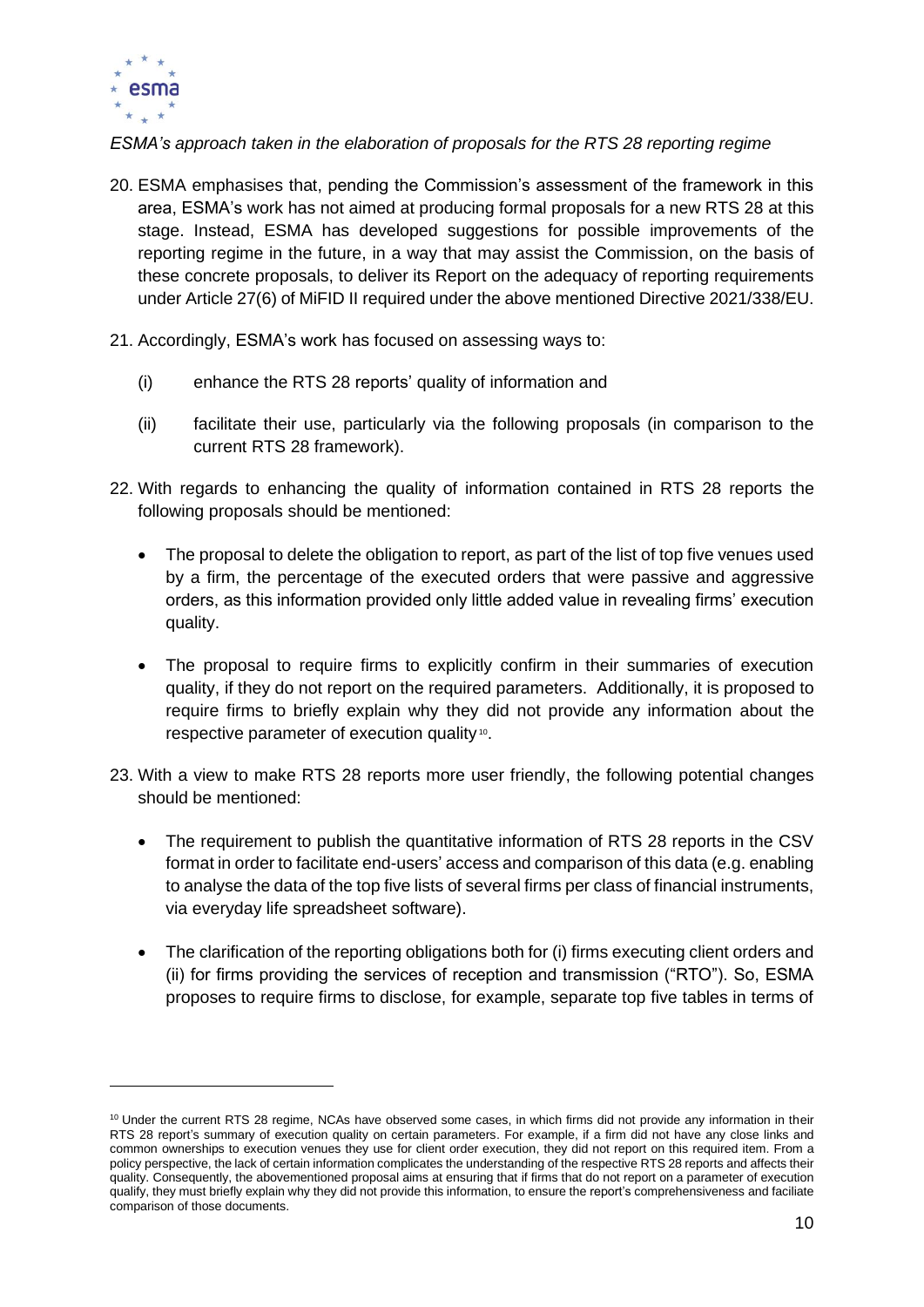

trading volumes for executed orders or decisions to deal as well as for orders or decisions to deal which those firms transmitted to third party entities for execution.

- 24. In light of certain observed shortcomings in the publication of RTS 28 reports<sup>11</sup> and to enable end-users to benefit from the aforementioned proposals to enhance quality and user-friendliness of such reports, ESMA suggests specifying the requirements for the publication of such reports (which is not the case for the current respective RTS 28 provisions). ESMA proposes to require firms to publish RTS 28 reports on a website in an easily identifiable location without access limitations or other restrictions. Those reports should also be published on a standalone basis and should remain freely accessible for a minimum period of two years from the initial date of publication. Firms that do not have any website, should inform their clients that they provide them with RTS 28 reports upon request and free of charge. RTS 28 reports should remain accessible on request, for a minimum period of two years from the initial date of issuance.
- 25. The CP also mentioned the need to require disclosure of information on received payments for order flow (PFOF) in the summary of the firms' obtained execution quality (i.e., to publish the aggregated amount of any PFOF received, per venue of the top five list, and a breakdown of the average amount of received PFOF per financial instrument) in order to assist end-users in the choice of the most suitable firm for their order execution. ESMA notes that, at this stage, this proposal would no longer be relevant in light of the Commission's legislative proposal to ban PFOF, pending discussions in the context of the ordinary legislative procedure (Article 1(26) of the Commission proposal for a regulation amending Regulation (EU) No 600/2014, mentioned above). Should the result of these discussions be different from the Commission's legislative proposal, ESMA will reassess the relevance of its aforementioned proposal in order to possibly require firms to disclose information on received PFOF, in the context of any potential future work related to the best execution reporting requirements.

#### *Role of RTS 28 reporting in light of the future CT*

- 26. During the consultation for this FR, the Commission has published its proposals for the Review of MiFID II/MiFIR which include the suggestion to establish a CT, expected to provide post-trade information regarding transactions in financial instruments. In line with its position taken in the CP as to the need to take into account any future legislation related to a CT, ESMA is of the opinion that the data disclosed by the (proposed) CT could improve the information of RTS 28 reports about firms' obtained execution quality, to the benefit of investors (see also paragraph 13 of this Report).
- 27. More specifically, ESMA also believes that further information about firms' execution quality, based on their use of CT data, could be disclosed via RTS 28 reports. Such disclosure could encompass, inter alia, to what extent the firm (issuing the report) has obtained a better price than the "reference price" at the time of order execution (published by the CT) in the execution of client orders of a certain category of financial instruments

<sup>11</sup> For observations related to certain firms' publication practices which hamper the access to RTS 28 reports see paragraphs 17, 19 and 20 in the ESMA Consultation Paper on the Review of the MiFID II framework on best execution reports.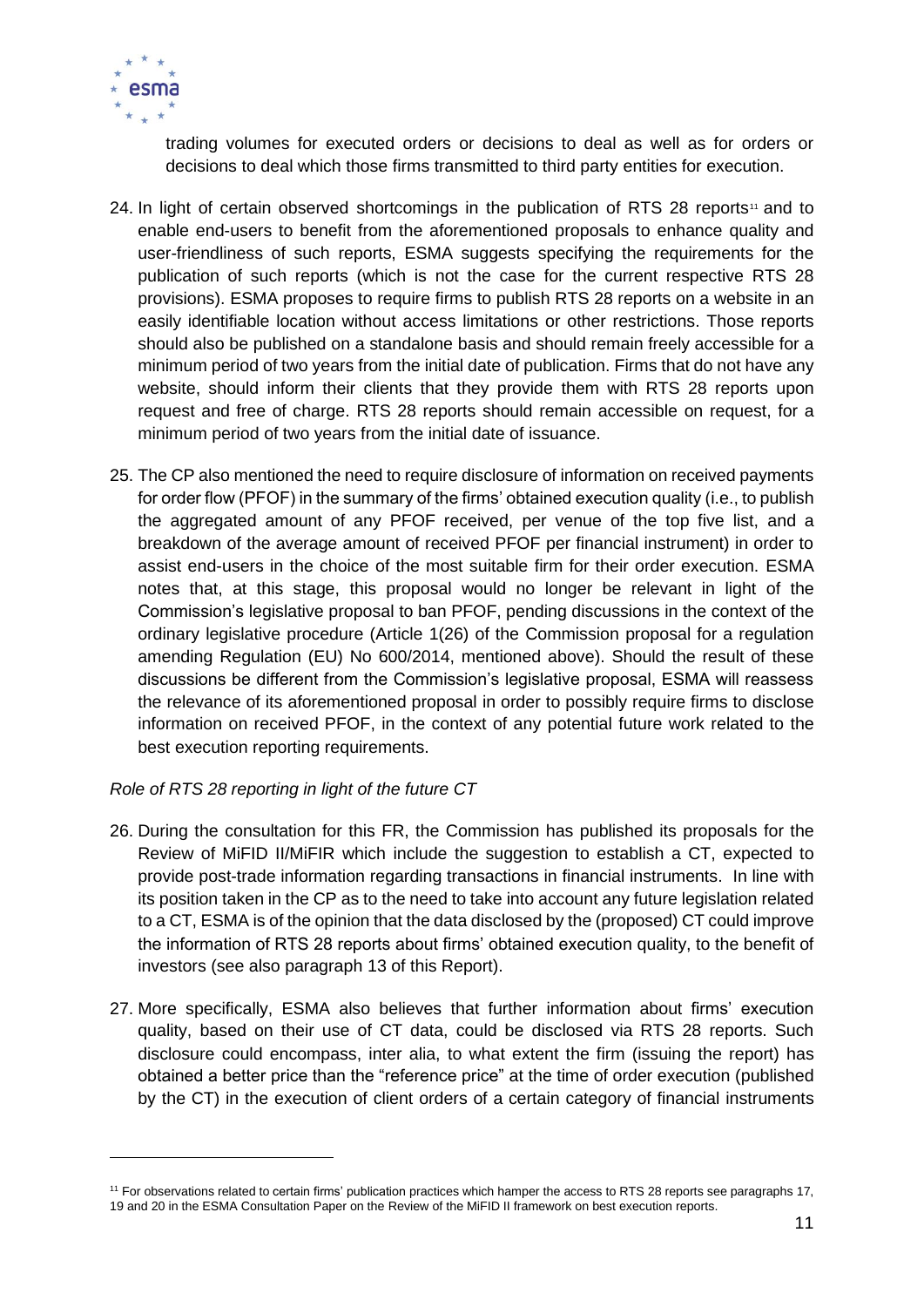

(e.g. shares of the highest tick size liquidity band).<sup>12</sup> This may help investors to make a better-informed choice of the firm to execute their orders and to achieve better investment results. Hence, to provide for uniform best execution analyses, it should be considered if the use of the CT reference price should be made mandatory in the best execution analysis of RTS 28.

28. Additionally, ESMA is of the opinion that consumer testing of the presentation of key RTS 28 information that complement possible future technical amendments of this reporting framework (e.g. related to the use of CT data), can further enhance market participants' use of such (potentially) reviewed RTS 28 reports. To this end, ESMA proposes that such potential consumer testing includes approaches to facilitate the understanding of the disclosed RTS 28 information by consumers, for example, by referring to graphical elements, disclosure by layers of information and possible insights gained from behavioural economics to foster investor protection.

#### **Further content**

- 29. A summary of stakeholders' comments to ESMA's proposals for a possible improvement of the RTS 28 reporting framework and of ESMA's respective responses are included in Annex I of this FR.
- 30. Additionally, an outlook on potential costs and benefits of the proposed possible improvements for RTS 28 is included in Annex II.

#### **Next steps**

- 31. ESMA will send this Final Report to the European Commission. Pending the Commission's reports required by Directive 2021/338, this Final Report will not lead to any immediate change of the existing RTS 28 which currently regulates best execution reporting by investment firms.
- 32. Therefore, this Final Report only aims at providing initial support to the Commission in its assessment of the adequacy of the best execution reporting obligation for investment firms, and any subsequent technical work to shape a well-functioning reporting regime.

 $12$  Such possible additional price-related information disclosure in RTS 28 reports would be without prejudice to Article 27(1) of MiFID II pursuant to which firms are required to achieve the 'best possible result' for their clients when executing client orders, accounting not only for price information, but also for other factors, such as costs, speed and likelihood of execution.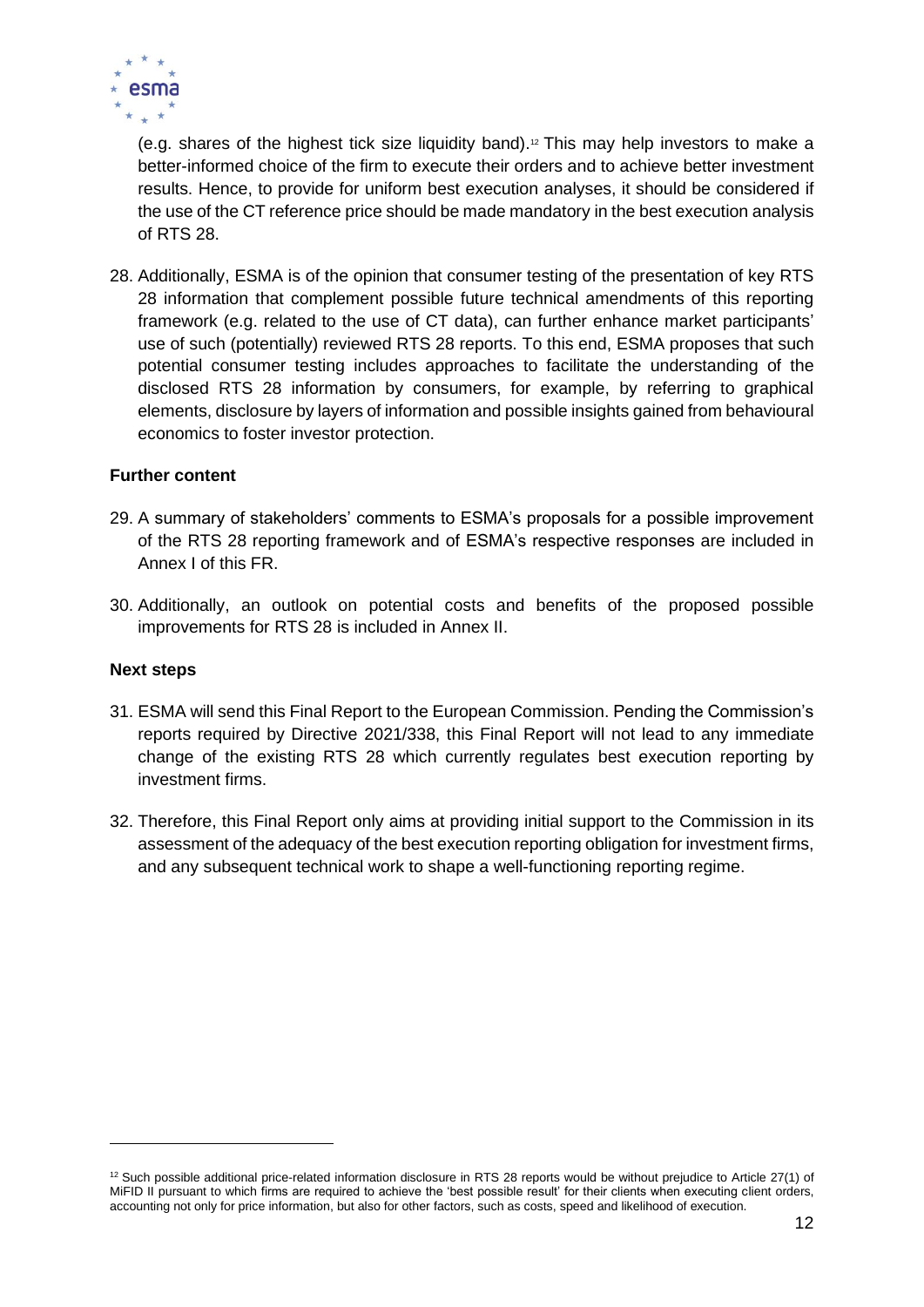

## <span id="page-12-0"></span>**3 Annexes**

### <span id="page-12-1"></span>**3.1 Annex I: Feedback from stakeholders**

#### *RTS 28*

#### *Stakeholders' general views on ESMA's proposals for a possible review of RTS 28*

- 33. A majority of respondents noted the low use of the current RTS 28 reports by market participants. However, in particular, on how to address the current RTS 28 reporting regime in a (future) review, diverging comments were raised:
	- Some respondents, including one consumer association, support ESMA's proposals for amending certain reporting requirements for firms on execution quality under RTS 28. Some of those respondents noted that ESMA's suggestions can help investors to make better informed investment decisions, for example, by facilitating the comparison of execution quality between firms. Additionally, a few respondents suggested to (i) completely restructure the RTS 28 reporting obligations to provide a document which focuses on disclosing, inter alia, conflicts of interest (including information of trading with affiliates), (ii) to report in the top five list of firms the counterparty where the trade is actually executed to better inform about firms' chosen trading partners and the concentration of order execution flows, or (iii) to organise the top five list by undertaken services instead of the (current) disclosure of investment firm entities.
	- In contrast, some respondents do not endorse ESMA's proposals for amending firms' RTS 28 reporting obligations and propose to delete the RTS 28 reporting requirement. Moreover, in the view of some of those respondents, the added value of the information disclosed via the RTS 28 reports does not justify the resources deployed for their production. Some of those respondents also noted that ESMA's proposals for amendments to the RTS 28 reporting requirements may not significantly improve the quality of the reports, as some suggestions (e.g. the disclosure of RTS 28 data in machine-readable format) will require additional investments by firms.
	- A few other respondents focused on noting the low use of the current RTS 28 reports without providing specific views on how the current RTS 28 framework should be addressed in a future review.
- 34. ESMA acknowledges the comments received and agrees that there is room for improvement of the current RTS 28 reporting framework and that it is only used to a limited extent by market participants (as also set out in the analysis chapter of the CP on the Review of the MiFID II framework on best execution reports). However, ESMA also believes that the current reporting regime can be improved so RTS 28 reporting can help to better inform investors in their choice of a firm for their order execution. Indeed, ESMA views a periodic reporting requirement for firms on how they achieved best execution as an indispensable pillar of a well-functioning best execution framework that should therefore be retained. In order to facilitate the implementation of ESMA's proposed changes to the RTS 28 reporting requirements for firms, ESMA suggests further clarifying that similar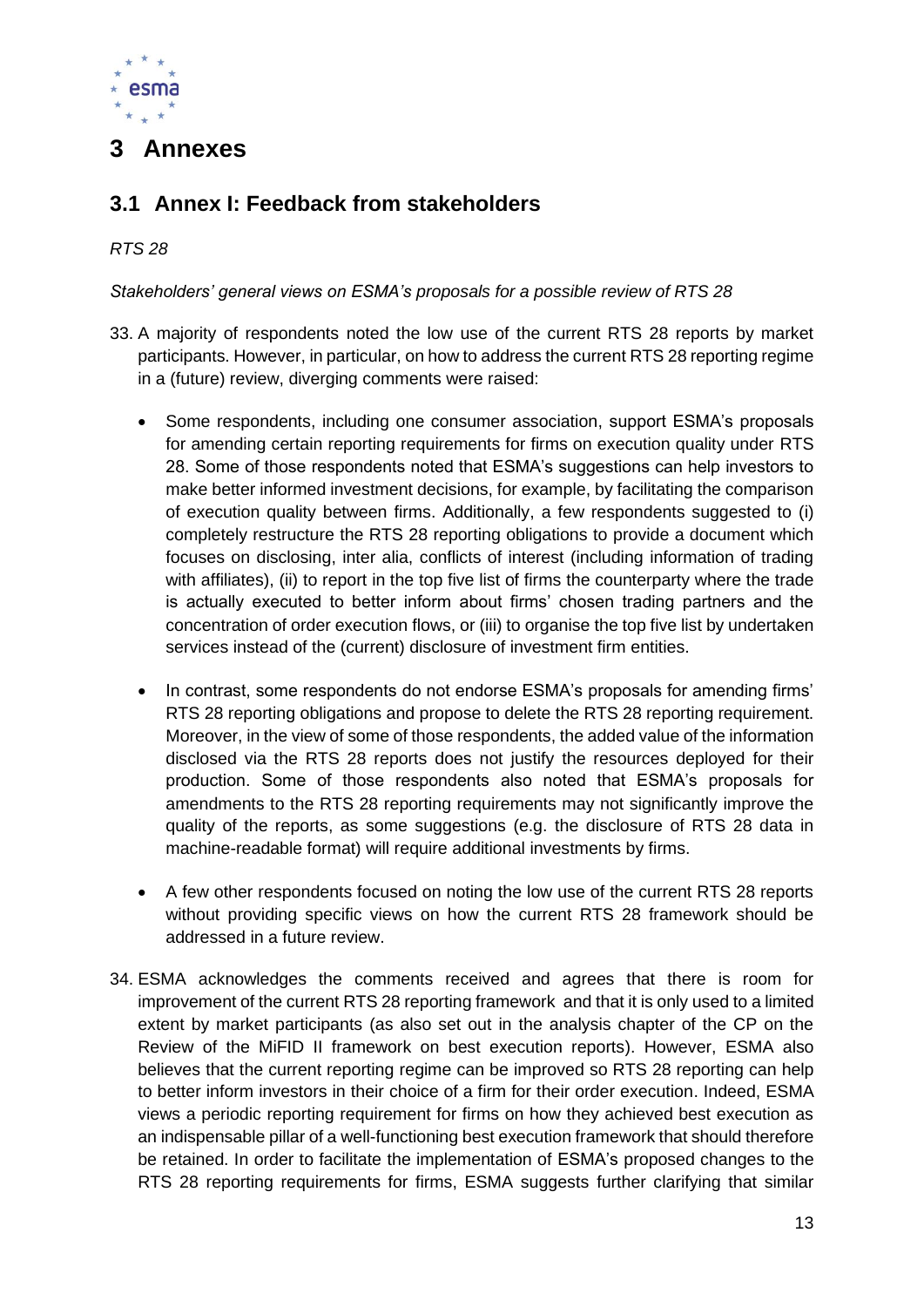

reporting requirements also apply to firms that provide RTO services and to portfolio managers that transmit decisions to deal for execution.

#### *Disclosure of information related to Payment for Order Flow (PFOF)*

- 35. Some respondents, including the consumer association which replied to the consultation, supported ESMA's proposal to require firms to disclose in their RTS 28 reports information related to any payments for order flow (PFOF) received in the summary on execution quality. This would enable investors to make better informed decisions when choosing a firm to execute their orders.
- 36. In contrast, some respondents expressed the view that the disclosure of this information is only of very limited informative value for individual clients. A few of those respondents also noted that such a disclosure would not have any significant impact, as PFOF-based order execution practices are not common in their jurisdictions.
- 37. As highlighted in its public statement on PFOF<sup>13</sup>, ESMA believes that PFOF raises serious investor protection concerns and considers that in most cases it is unlikely that PFOF could be compatible with the MiFID II framework. ESMA acknowledges that currently PFOFrelated execution practices have only been observed in some jurisdictions. However, disclosing such information related to PFOF can effectively contribute to enable investors to choose the most suitable firms for the execution of their orders.
- 38. ESMA notes that its proposals on PFOF should no longer be relevant in light of the Commission's proposal to ban PFOF, currently discussed in the context of the ordinary legislative procedure. As a consequence, ESMA refrains from developing any proposal on this topic at this stage. However, in case those discussions led to a different result compared to the Commission's proposal to ban PFOF, ESMA will be available to develop technical proposals to require firms to disclose PFOF-related information in any future work related to the best execution reporting framework.

#### *Other technical proposals related to the RTS 28 reporting framework*

- 39. Moreover, respondents provided comments on a set of rather technical amendments in relation to RTS 28 reporting requirements proposed by ESMA in the CP.
- 40. Only supporting responses emerged for the following two proposals:
	- Some respondents agree with ESMA's proposal to delete RTS 28 reporting information on passive and aggressive orders; and
	- a few respondents endorse ESMA's proposed obligation for firms to explicitly confirm in their execution quality summaries, if they do not disclose information about any of the required parameters, and to briefly explain the reason for this absence of reporting.

<sup>13</sup> ESMA35-43-2749: [https://www.esma.europa.eu/sites/default/files/library/esma35-43-](https://www.esma.europa.eu/sites/default/files/library/esma35-43-2749_esma_public_statement_pfof_and_zero-commission_brokers.pdf) 2749 esma\_public\_statement\_pfof\_and\_zero-commission\_brokers.pdf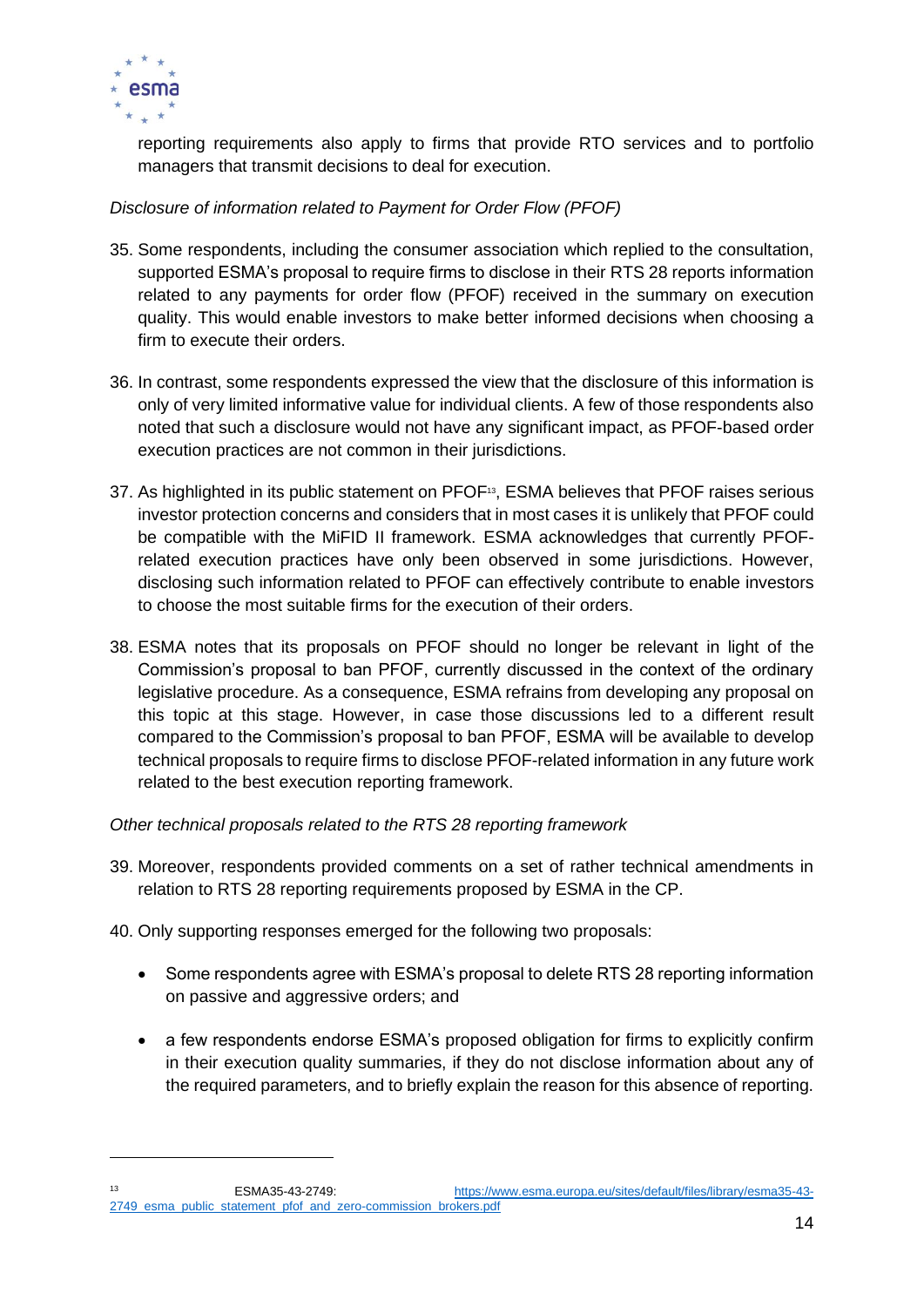

- 41. Relating to the classification for reporting proposed in Annex I of the possible new RTS 28, especially with regards to the suggested methodology for the reporting on equity instruments, some respondents agreed with the (current RTS 28) classification of instruments. In contrast, some respondents disagreed with this current classification and noted that
	- the classification by tick size liquidity bands is not relevant; and that
	- the comprehensive classification per ISIN/financial instrument is required instead, to have a more precise classification.

Nevertheless, only few respondents provided alternative proposals (to the classification of financial instruments in the current RTS 28) and if so, those proposals were rather short and of high-level character, inter alia, the suggestion to classify listed securities by the relative liquidity (ie, the ratio between total transaction size and average daily volume). However, those few respondents also noted that a more detailed assessment of the current classification would be needed to develop their proposals further.

- 42. ESMA welcomes respondents' support for its suggested deletion of the RTS 28 reporting obligation related to the information on passive and aggressive orders and for ESMA's suggestion of confirmation and explanation if firms do not disclose required information in their execution quality summaries. ESMA is aware that modifying the classification of financial instruments of the RTS 28 reporting framework would require significant efforts by firms to be implemented. Moreover, ESMA notes that respondents' proposals for alternative categorisations were limited. Consequently, ESMA agrees with maintaining the current classification of financial instruments for RTS 28 reporting (as included in Annex I of the current RTS 28).
- 43. Furthermore, some respondents endorse ESMA's proposal to publish separate top five execution venue information (in terms of trading volumes) for, on the one hand, executed client orders/decisions to deal and on the other hand, client orders/decisions to deal transmitted to a third-party entity for execution. However, a few respondents were of the view that such separate reporting will not significantly improve the currently reported RTS 28 information.
- 44. ESMA believes that the requirement for firms to publish separate top five information for executed client orders/decisions to deal and client orders/decisions to deal routed to a third-party for execution facilitates the understanding of RTS 28 report information and contributes to enable investors to make better informed decision on which firm to choose for their order execution. ESMA is also of the view that firms should be provided with an additional period of 12 months to foster the implementation of the proposed amendments to the RTS 28 reporting framework and suggests to amend the relevant provision accordingly.
- 45. The proposal to disclose the RTS 28 reports in the CSV format was supported by some respondents, including one consumer association which replied to the consultation, who noted that publishing the reports in this format enhances the accessibility of the reports, especially for retail investors. This included the request to clarify that firms should only be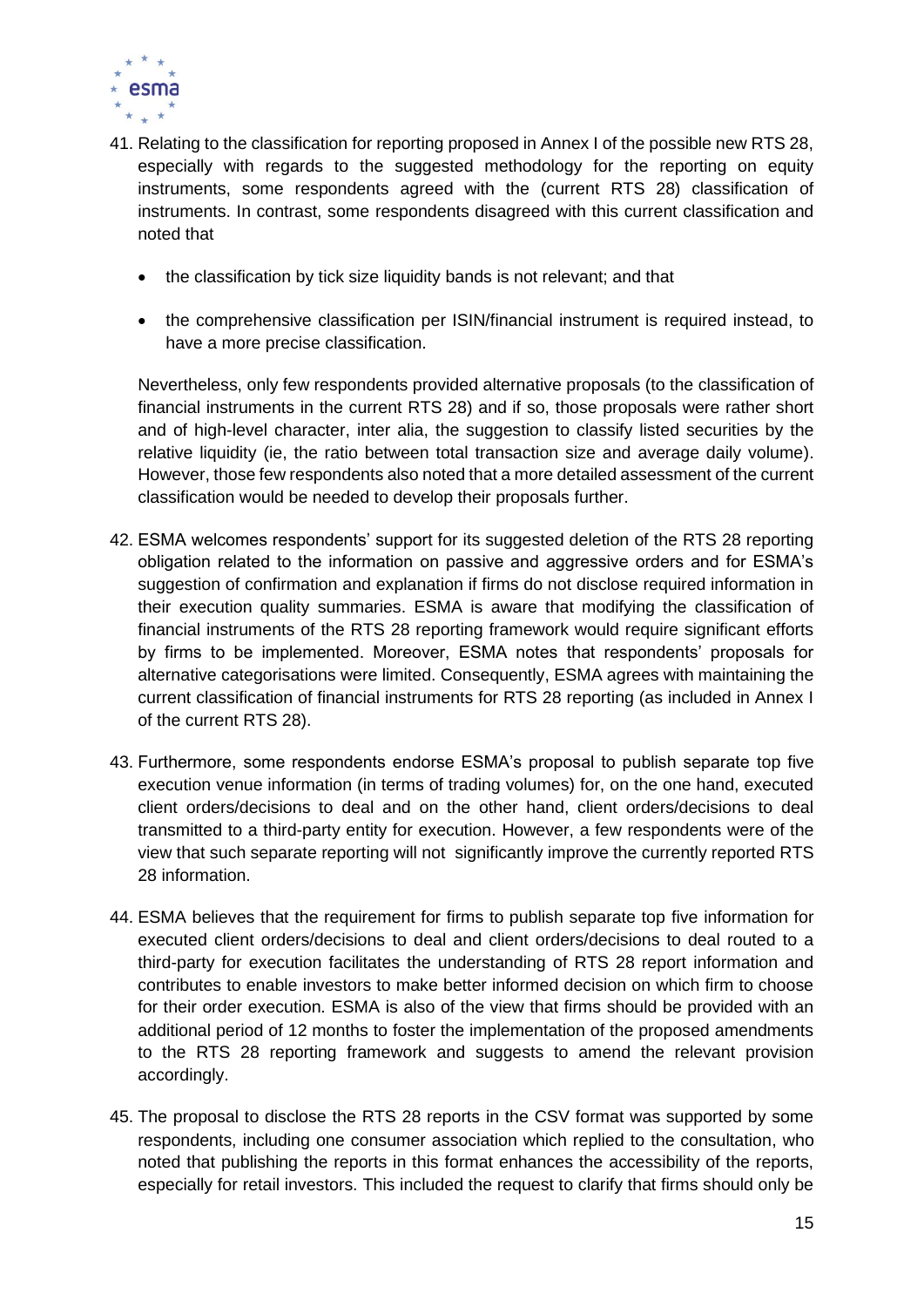

required to publish quantitative RTS 28-related information in the CSV format. Conversely, in the view of a few respondents, this proposed amendment of data format would cause significant additional costs in terms of IT-related investments.

- 46. More divergent comments emerged in reaction to ESMA's proposal that RTS 28 reports should be published via a European Single Access Point (ESAP). While a few respondents supported this suggestion, in the view of some other respondents disclosing RTS 28 reports through ESAP creates an additional disproportionate administrative burden for firms. Additionally, a few respondents focus their comments on the interval of RTS 28 reporting and suggest that firms should be obliged to quarterly (instead of currently annually) publish RTS 28 reports to provide market participants with more up-to-date information on firms' obtained execution quality.
- 47. ESMA believes that requiring firms to publish RTS 28 information based on the reporting framework set out in the RTS and in the machine-readable and easily usable CSV format (in addition to the publication in electronic format that is clear and easily readable, such as PDF) will contribute to significantly facilitating access and comparison of those reports for market participants. Moreover, ESMA agrees with the need to clarify that firms are only obliged to publish quantitative RTS 28 data in the CSV format and proposes to amend the relevant provision accordingly. In ESMA's view the publication of RTS 28 reports via ESAP can also facilitate access to those reports. However, ESMA is also aware that the colegislators are currently negotiating the Level 1 provisions for ESAP, which may impact a (potential) future publication of RTS 28 reports.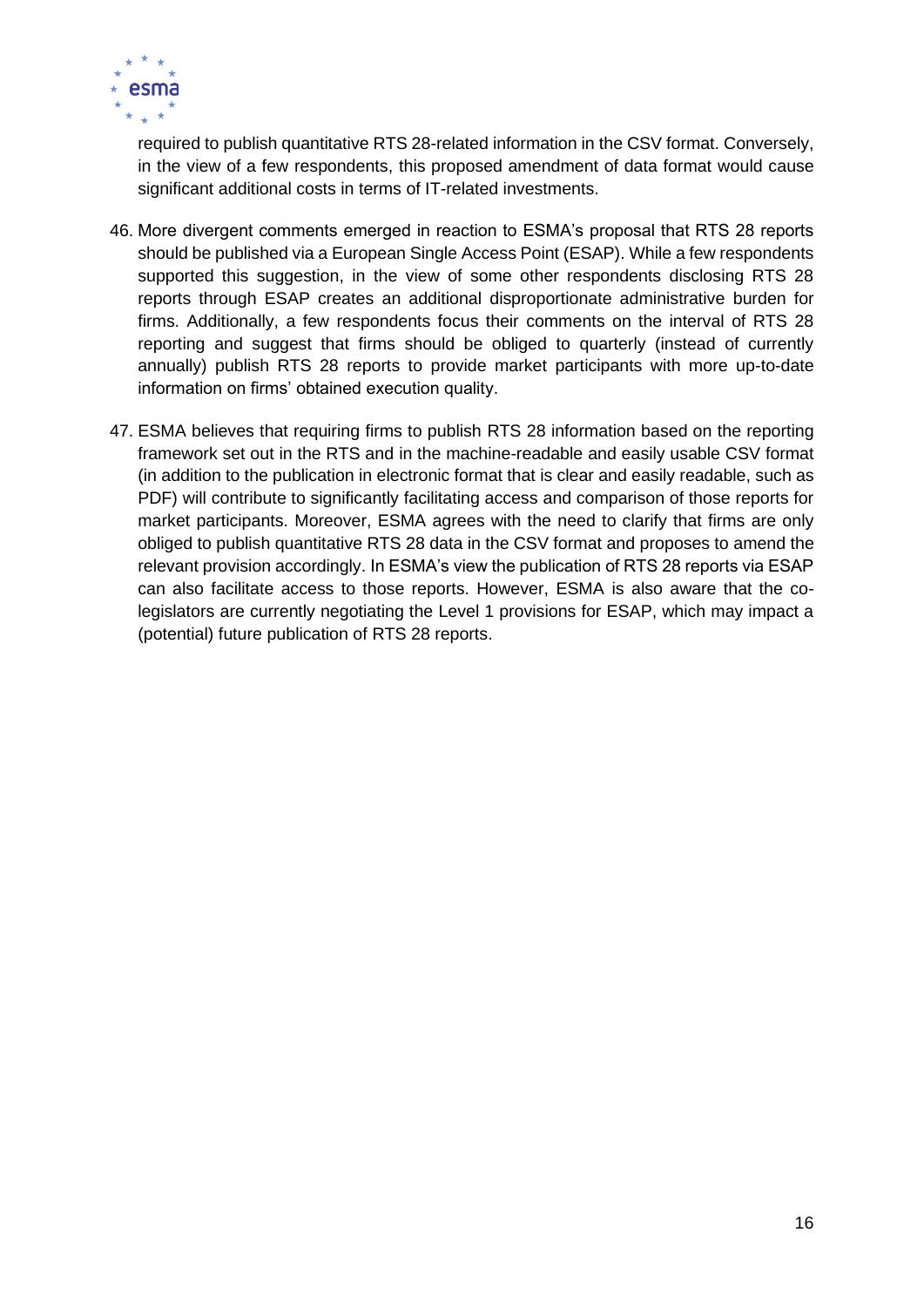

## <span id="page-16-0"></span>**3.2 Annex II: Outlook on potential costs and benefits**

48. In light of the responses received to the CP, the Annex on potential costs and benefits has been updated. Respondents provided some qualitative information on the level of resources that would be required to implement the suggested changes to the best execution reporting requirements for firms and also very limited quantitative estimations were illustrated. However, the data presented were too narrow and incomplete to be considered fully representative of firms' RTS 28 reporting.

#### *The impact of the proposals to enhance the adequacy of the best execution reporting requirements for firms*

- 49. Pursuant to Article 27 of MiFID II investment firms are required to achieve the 'best possible result' for their clients when executing client orders, accounting for factors, such as price, costs and likelihood of execution. Such firms are also obliged to publish annually for each class of financial instruments, the top five execution venues in terms of trading volumes where they executed client orders (in the preceding year) and information on the execution quality obtained.
- 50. The objective of the best execution reporting obligation by firms continues to be justified. However, the existing regime has proven partially burdensome and not entirely able to achieve the intended objectives, which is reflected in market participants' low use of the current RTS 28 reports.
- 51. Therefore, ESMA's proposals to enhance the adequacy of the current reporting regime aim at enhancing the reports' quality of information and facilitating their use (see paragraphs 21-23 and 26-28 for more detailed information).

#### *Benefits*

- 52. The suggestions to amend the RTS 28 framework can contribute to more user-friendly reports, to support the public and market participants in making informed choices when choosing a firm for the execution of their orders.
- 53. Some respondents provided comments on the benefits of the proposals suggested by ESMA. Some of those, including one consumer association which replied to the consultation, highlighted that ESMA's proposals related to the RTS 28 reporting framework would enhance access to those reports and would make them more useful, for example, for average non-professional investors.

#### *Costs*

54. Firms currently already have to provide the respective RTS 28 reports. The proposals in this paper aim at standardising and making reporting obligations, to the extent possible, less burdensome. Therefore, the proposed more focused requirements for RTS 28 reports should enable firms in the medium- and long-term to provide them at lower costs than under the current reporting framework. Furthermore, the information required to elaborate the RTS 28 reports should be readily available to firms.